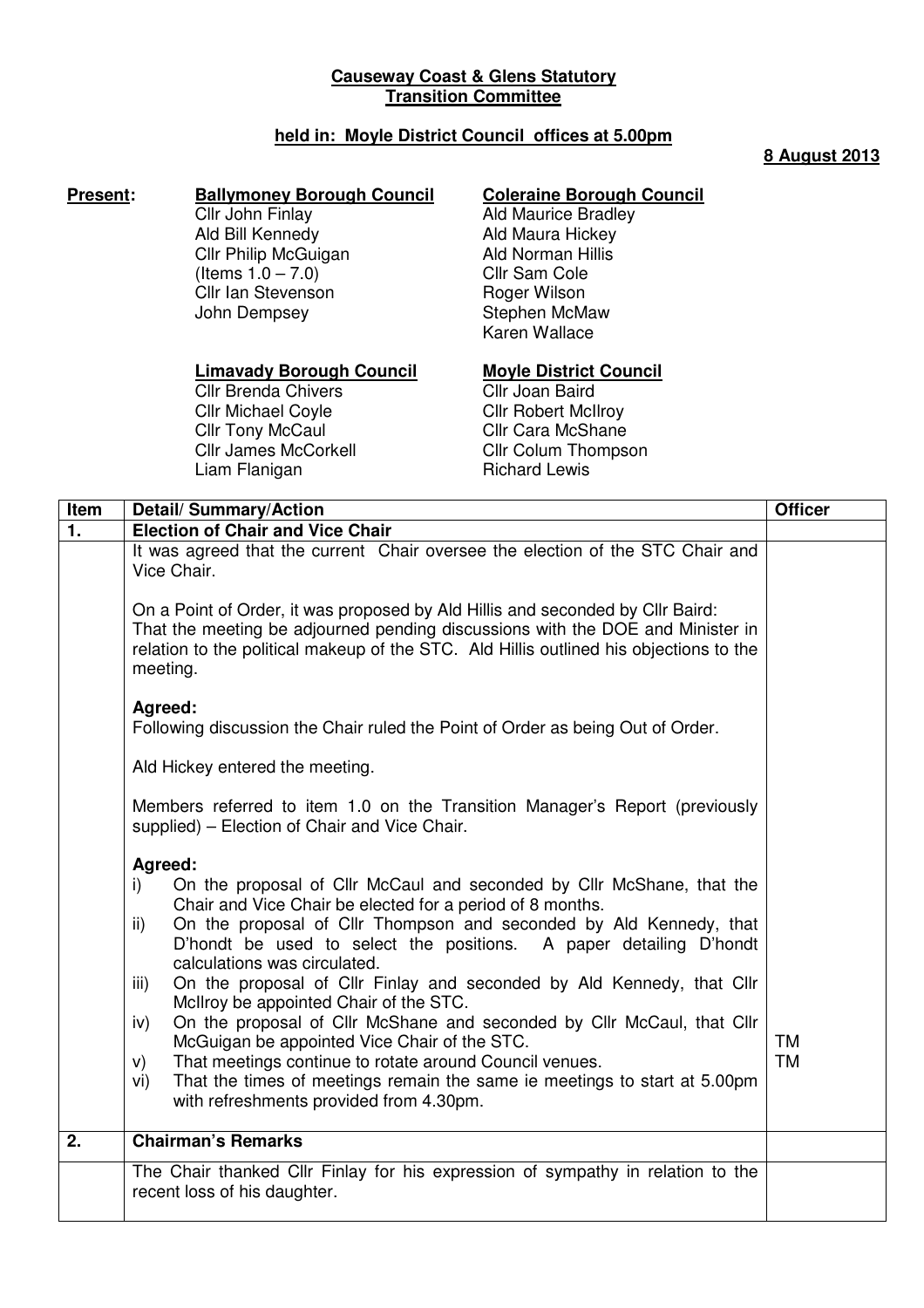|     | Best wishes for a speedy recovery were extended to Ald Campbell who is<br>currently in hospital.                                                                                                                                                                                                                                                                                      |                     |
|-----|---------------------------------------------------------------------------------------------------------------------------------------------------------------------------------------------------------------------------------------------------------------------------------------------------------------------------------------------------------------------------------------|---------------------|
| 3.  | <b>Apologies</b>                                                                                                                                                                                                                                                                                                                                                                      |                     |
|     | Ald Campbell (Ballymoney), Cllr Duddy (Coleraine), Cllr Nicholl (Limavady) and<br>Cllr Cunningham (Moyle)                                                                                                                                                                                                                                                                             |                     |
| 4.  | Minutes of Meeting held 4 July 2013                                                                                                                                                                                                                                                                                                                                                   |                     |
|     | The minutes of the Voluntary Transition Committee meeting held on 4 July 2013<br>were noted (previously supplied).                                                                                                                                                                                                                                                                    |                     |
| 5.  | Transition Manager's Report - STC/2013/8/1                                                                                                                                                                                                                                                                                                                                            |                     |
|     | Consideration was given to items $2.0 - 7.0$ on the Tranisition Manager's Report<br>and members noted that a report would be provided by the Transition Manager on<br>a monthly basis.                                                                                                                                                                                                |                     |
| 5.1 | <b>Standing Orders</b><br>Agreed: On the proposal of Cllr McCorkell and seconded by Ald Kennedy, that<br>the Standing Orders, as detailed in the Regulations, be adopted and that potential<br>additional inclusions be considered at the next meeting.                                                                                                                               | TM                  |
| 5.2 | Appointment of Duly Appointed Officer<br>Agreed: On the proposal of Cllr McGuigan and seconded by Cllr Baird:<br>That each of the 4 Chief Executives be appointed as a "Duly Appointed<br>i)<br>Officer" with a joint responsibility to undertake the function of regulation of<br>Committee business.<br>That Coleraine Borough Council continue to undertake the role as the<br>ii) | All CEs<br>R Wilson |
|     | administrative Council for the Cluster.                                                                                                                                                                                                                                                                                                                                               |                     |
| 5.3 | <b>Proposed Meeting Schedule</b><br>Consideration was given to the draft meeting schedule as contained in the report.                                                                                                                                                                                                                                                                 |                     |
|     | Agreed: On the proposal of Cllr Bradley and seconded by Cllr Finlay, that the<br>meeting continue to start at 5.00pm, with rooms provided for political parties from<br>4.00 - 4.30 pm (where available) and refreshments from 4.30pm. The Workshop<br>to then take place after the meeting.                                                                                          | <b>TM</b>           |
| 5.4 | <b>STC Regulations</b><br>A summary of tasks to be carried out by the STC, as contained within the<br>Regulations, was noted.                                                                                                                                                                                                                                                         |                     |
| 5.5 | <b>Member Allowances</b><br>Reported that Ballymoney, Coleraine and Limavady councils had agreed with the<br>recommendation of the Transition Committee to accept £2,700pa remuneration<br>and that Moyle had agreed to maintain parity with the other Cluster councils.                                                                                                              |                     |
| 5.6 | <b>Regional Transition Committee</b><br>Cllr McGuigan and John Dempsey had attended the RTC meeting held on the<br>morning of 8 August 2013. The attendees gave an update on issues discussed<br>and it was noted that a NILGA report on the meeting would shortly be forthcoming.                                                                                                    |                     |
|     | During a period of discussion members' questions were responded to by Cllr<br>McGuigan and the Chief Executives.                                                                                                                                                                                                                                                                      |                     |
|     | Members noted that a planning event would be held in Craigavon on 26 August<br>2013 to which STC Chairs would be invited.                                                                                                                                                                                                                                                             |                     |
|     | It was also noted that NILGA were proposing to invite STC Chairs and Vice Chairs<br>to a meeting on 5 September 2013 which would address concerns in relation to                                                                                                                                                                                                                      |                     |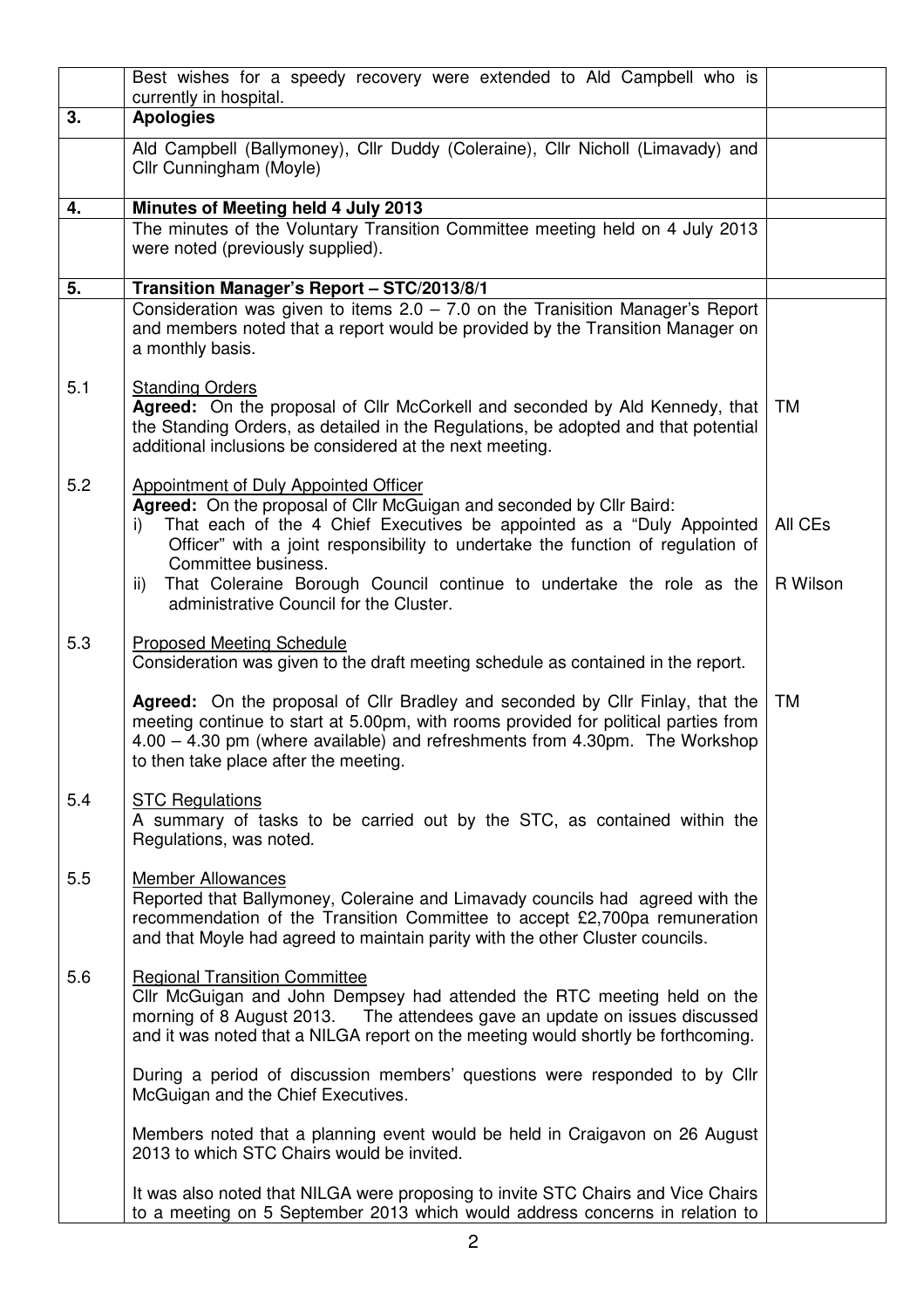|     | the reform process.                                                                                                                                                                                                                                                                                                                                                                                                                                                                                                                                                                                                                                                                                                                                                                                                                                        |           |
|-----|------------------------------------------------------------------------------------------------------------------------------------------------------------------------------------------------------------------------------------------------------------------------------------------------------------------------------------------------------------------------------------------------------------------------------------------------------------------------------------------------------------------------------------------------------------------------------------------------------------------------------------------------------------------------------------------------------------------------------------------------------------------------------------------------------------------------------------------------------------|-----------|
| 6.  | Corporate Plan - STC/2013/8/2                                                                                                                                                                                                                                                                                                                                                                                                                                                                                                                                                                                                                                                                                                                                                                                                                              |           |
|     | Consideration was given to the draft project plan for developing the Corporate<br>Plan, as contained in the report (previously supplied), which would remain in place<br>until July 2014 and the implementation of the Shadow Council.<br>Agreed: On the proposal of Cllr McGuigan and seconded by Cllr Chivers, that the<br>STC approve the project plan for developing the Corporate Plan during the STC<br>period as presented, noting that a funding provision of £15,000 would be required                                                                                                                                                                                                                                                                                                                                                            | <b>TM</b> |
|     | in the 2014-2015 financial year.                                                                                                                                                                                                                                                                                                                                                                                                                                                                                                                                                                                                                                                                                                                                                                                                                           |           |
| 7.  | Organisation Design project plan proposal - STC/2013/8/3                                                                                                                                                                                                                                                                                                                                                                                                                                                                                                                                                                                                                                                                                                                                                                                                   |           |
|     | Consideration was given to the draft project plan proposal and the two options for<br>commencing the organization design process, as contained in the report<br>(previously supplied).<br>Agreed: On the proposal of Cllr Cole and seconded by Cllr McCorkell, that the<br>STC approve option 1 to initiate the commencement of the project plan from<br>September 2013, as presented.                                                                                                                                                                                                                                                                                                                                                                                                                                                                     | TM        |
|     | Cllr McGuigan left the meeting.                                                                                                                                                                                                                                                                                                                                                                                                                                                                                                                                                                                                                                                                                                                                                                                                                            |           |
| 8.  | Business Plan - STC/2013/8/4                                                                                                                                                                                                                                                                                                                                                                                                                                                                                                                                                                                                                                                                                                                                                                                                                               |           |
|     | Consideration was given to the Business Plan proposal (previously supplied).                                                                                                                                                                                                                                                                                                                                                                                                                                                                                                                                                                                                                                                                                                                                                                               |           |
|     | Agreed: That the STC approve the draft Business Plan template, as contained in<br>the report, and the approach of developing the Business Plan by linking the STC<br>approved budget and Corporate Plan.                                                                                                                                                                                                                                                                                                                                                                                                                                                                                                                                                                                                                                                   | <b>TM</b> |
| 9.  | <b>DOE Programme Management</b>                                                                                                                                                                                                                                                                                                                                                                                                                                                                                                                                                                                                                                                                                                                                                                                                                            |           |
| 10. | The Bi-monthly Implementation Programme Management Summary for the 3 <sup>rd</sup><br>Reporting Cycle was noted.<br>The TM presented a summary template for the $4th$ Reporting Cycle (circulated) and<br>reported that there were no major concerns about the work as highlighted by the<br>green status of individual tasks. Task L3.4, would be discussed at the STC<br>Workshop, following which the status would also be changed to green.<br>A member asked for assurance that due diligence was being carried out rigorously<br>throughout the transition phase. Officers confirmed that this was the case with the<br>risk register element of the DOE reporting template acting as a due diligence<br>monitor and, at local level, a business continuity plan to be put into operation<br>alongside the 6 Local Project Groups.<br>Correspondence |           |
|     | The following correspondence was noted:                                                                                                                                                                                                                                                                                                                                                                                                                                                                                                                                                                                                                                                                                                                                                                                                                    |           |
|     | <b>STC Regulations</b><br>i)<br>ii) Guidance Update from DOE<br>iii) Councillors' Allowances - the Chairman and members registered their thanks<br>to members who had previously served on the voluntary Transition Committee.<br>iv) Communication re Assets and Liabilities - this paper had been passed to<br>finance officers to start looking at populating templates; the DOE had been<br>informed that this would not be completed by the 6 September timeline.<br>The<br>Transition Manager voiced concerned in relation to staff capacity given the<br>amount of work being passed to the STC by the DOE and via individual<br>councils.                                                                                                                                                                                                          |           |